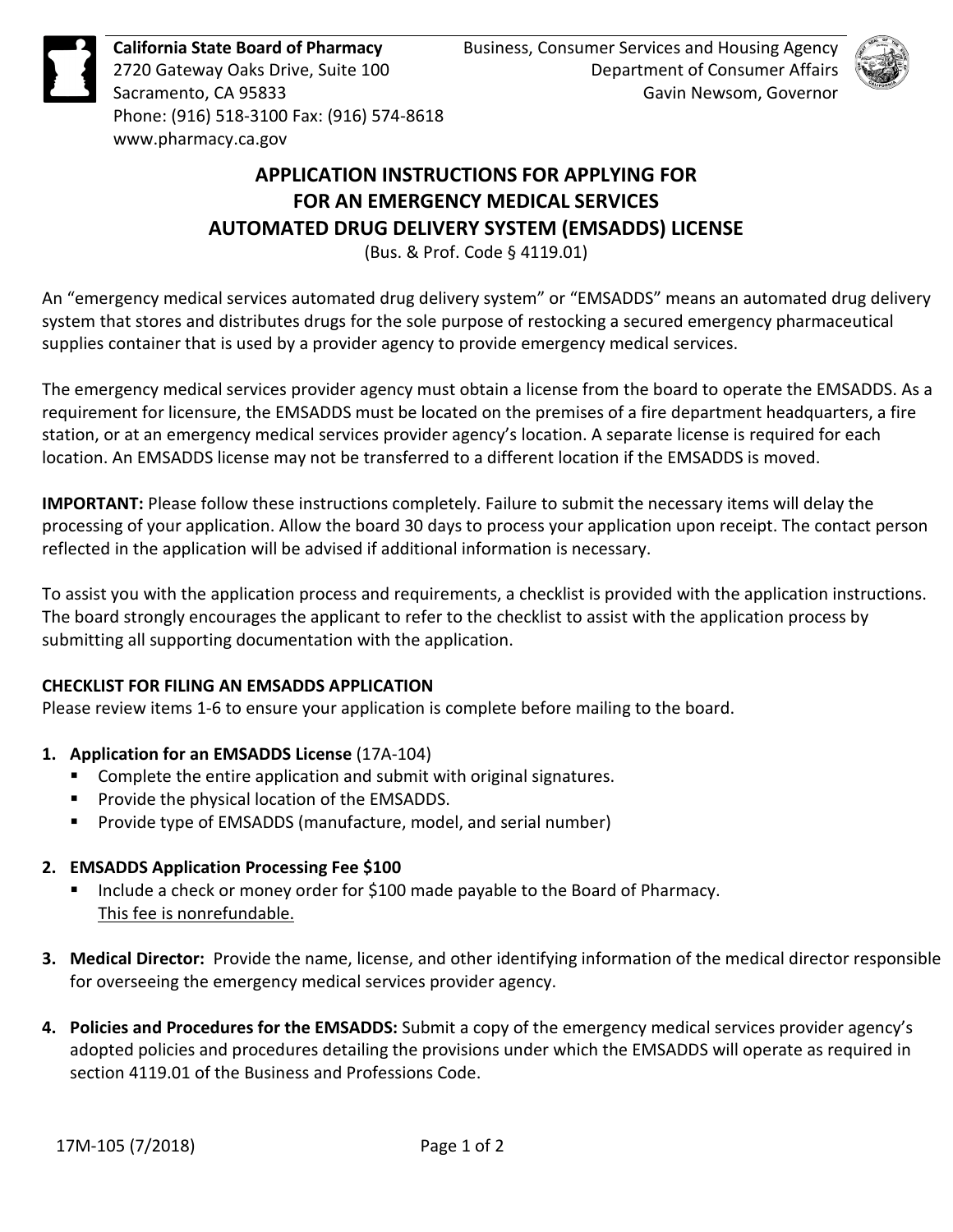- in section 4119.01 of the Business and Professions Code. **5. Designated Pharmacist and/or Designated Paramedic:** Provide the name, license, and other information for any designated pharmacist or licensed designated paramedic who is responsible for performing the duties as required
- number of the pharmacy or EMSPA wholesaler that will furnish the dangerous drugs and dangerous devices **6. Pharmacy or Emergency Medical Services Provider Agency (EMSPA) Wholesaler:** Provide the name and license through the EMSADDS.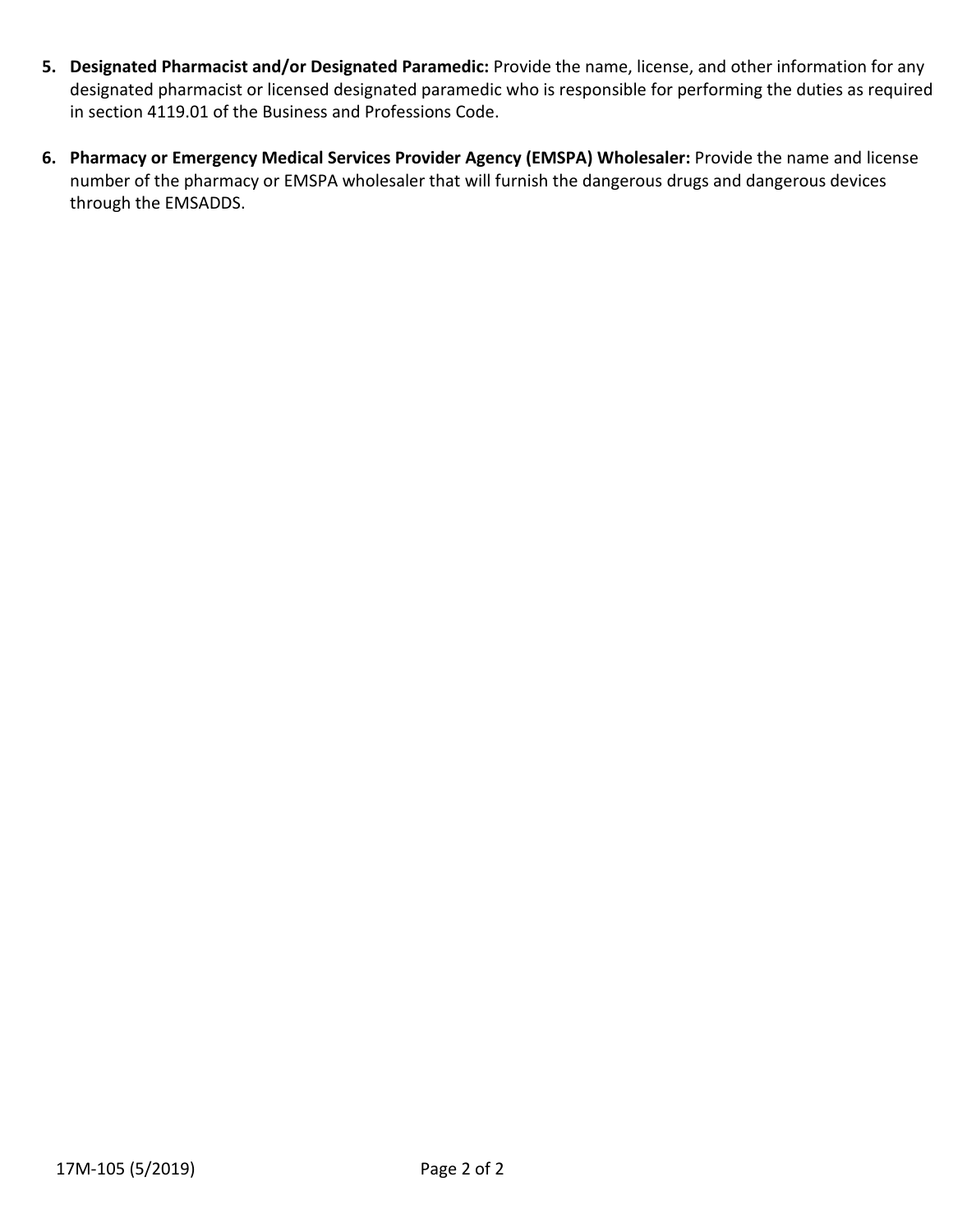

**California State Board of Pharmacy**  2720 Gateway Oaks Drive, Suite 100 Sacramento, CA 95833 Phone: (916) 518-3100 Fax: (916) 574-8618 <www.pharmacy.ca.gov>



# **APPLICATION FOR AN EMERGENCY MEDICAL SERVICES AUTOMATED DRUG DELIVERY SYSTEM (EMSADDS) LICENSE**

(Bus. & Prof Code § 4119.01)

An emergency medical services provider agency (EMSPA) may operate an emergency medical services automated drug delivery system (EMSADDS) for the sole purpose of restocking a secured emergency pharmaceutical supplies container if it first obtains a license from the board to operate the EMSADDS. The secured emergency pharmaceutical supplies container must be authorized by subdivision (b) of Business and Professions Code section 4119.

 As a requirement for licensure, the EMSADDS must be located on the premises of a fire department medical services provider agency may restock dangerous drugs or dangerous devices into a licensed headquarters, a fire station, or at an emergency medical services provider agency's location. A separate license is required for each location. Either a pharmacy or a licensed wholesaler that is also an emergency EMSADDS. (Business and Professions Code section 4119.01)

| Identify the Type of Premises of the EMSADDS: (check one): | Fire Department Headquarters               |
|------------------------------------------------------------|--------------------------------------------|
|                                                            | <b>Fire Station</b>                        |
|                                                            | <b>Emergency Medical Services Provider</b> |
|                                                            | Agency's location                          |
| Location of EMCADDC                                        |                                            |

#### **Location of EMSADDS**

| Name of the EMSADDS's Location (Cannot exceed 65 characters including spaces) |      |              |          |
|-------------------------------------------------------------------------------|------|--------------|----------|
| Address of Location: Street                                                   | City | <b>State</b> | Zip Code |

\_\_\_\_\_\_\_\_\_\_\_\_\_\_\_\_\_\_\_\_\_\_\_\_\_\_\_\_\_\_\_\_\_\_\_\_\_\_\_\_\_\_\_\_\_\_\_\_\_\_\_\_\_\_\_\_\_\_\_\_\_\_\_\_\_\_\_\_\_\_\_\_\_\_\_\_\_\_\_\_\_\_\_\_\_\_\_\_

Type of EMSADDS (provide manufacturer, model and serial number)

#### **Emergency Medical Services Provider Agency (EMSPA)**

| Name of the EMSPA           |              |                      |                         |          |
|-----------------------------|--------------|----------------------|-------------------------|----------|
| Address of Location: Street |              | City                 | State                   | Zip Code |
| Name of Contact Person      |              |                      |                         |          |
| PIC Telephone Number        |              | <b>Email Address</b> |                         |          |
| <b>For Board Use ONLY</b>   |              | Date Cashiered:      |                         |          |
| Date Processed:             | Date Issued: | Cashiering #:        |                         |          |
| Processed by:               | Issued by:   |                      | <b>Amount Received:</b> |          |
| 17A-104 (5/2019)            | Page 1 of 3  |                      |                         |          |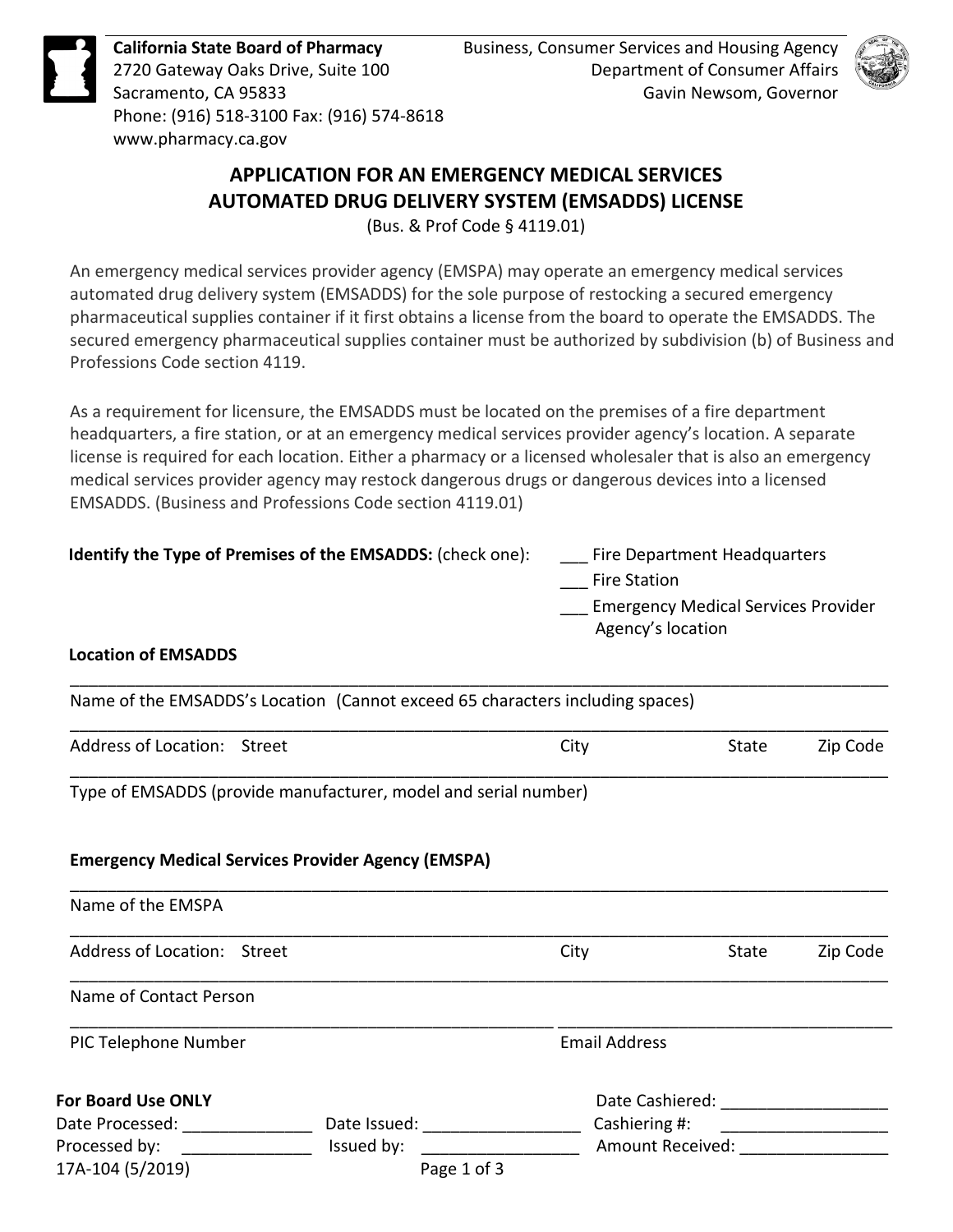| Name of Medical Director  |      | License Type License Number License Expiration Date |                      |  |
|---------------------------|------|-----------------------------------------------------|----------------------|--|
| Address of Record: Street | City |                                                     | Zip Code<br>State    |  |
| Telephone Number          |      |                                                     | <b>Email Address</b> |  |

#### **Policies and Procedures for EMSADDS:**

|                                             |        | <b>Medical Director Who Oversees the Emergency Medical Services Provider Agency</b>                      |                      |                                     |              |                                     |
|---------------------------------------------|--------|----------------------------------------------------------------------------------------------------------|----------------------|-------------------------------------|--------------|-------------------------------------|
| Name of Medical Director                    |        | License Type License Number                                                                              |                      |                                     |              | License Expiration Date             |
| Address of Record: Street                   |        |                                                                                                          | City                 |                                     | <b>State</b> | Zip Code                            |
| <b>Telephone Number</b>                     |        |                                                                                                          | <b>Email Address</b> |                                     |              |                                     |
| <b>Policies and Procedures for EMSADDS:</b> |        | Attached policies and procedures detailing the provisions under which the EMSADDS will operate.          |                      |                                     |              |                                     |
| & Prof Code § 4119.01.                      |        | List the Designated Pharmacist(s) or Designated Paramedic(s) Responsible for Compliance with Duties Bus. |                      |                                     |              |                                     |
| Name of Licensee                            |        |                                                                                                          |                      |                                     |              | License Type, Number and Expiration |
| Address of Record: Street                   |        |                                                                                                          | City                 |                                     | State        | Zip Code                            |
| <b>Telephone Number</b>                     |        | Cell Telephone Number                                                                                    |                      | <b>Email Address</b>                |              |                                     |
| Name of Licensee                            |        |                                                                                                          |                      | License Type, Number and Expiration |              |                                     |
| Address of Record: Street                   |        |                                                                                                          | City                 |                                     | State        | Zip Code                            |
| <b>Telephone Number</b>                     |        | Cell Telephone Number                                                                                    |                      | <b>Email Address</b>                |              |                                     |
| Name of Licensee                            |        |                                                                                                          |                      |                                     |              | License Type, Number and Expiration |
| Address of Record: Street                   |        |                                                                                                          | City                 |                                     | State        | Zip Code                            |
| <b>Telephone Number</b>                     |        | Cell Telephone Number                                                                                    |                      | <b>Email Address</b>                |              |                                     |
| devices:                                    |        | Name of the Pharmacy or EMSPA Wholesaler that will furnish the dangerous drugs and dangerous             |                      |                                     |              |                                     |
| Name of Licensee                            |        |                                                                                                          |                      |                                     |              | License Type, Number and Expiration |
| <b>Address of Record:</b>                   | Street |                                                                                                          | City                 |                                     | State        | Zip Code                            |
| <b>Contact Name</b>                         |        | <b>Telephone Number</b>                                                                                  |                      | <b>Email Address</b>                |              |                                     |